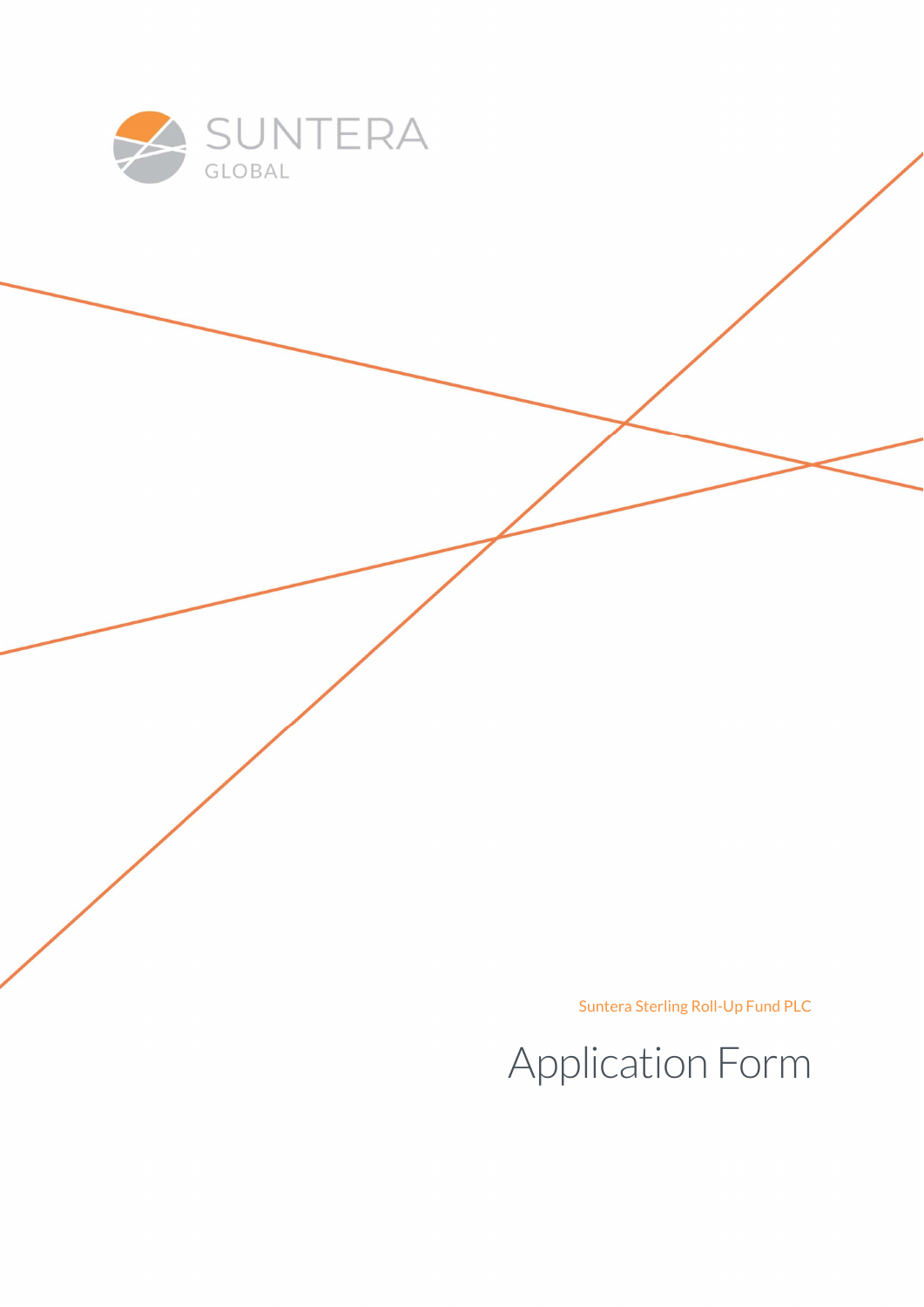# APPLICATION FORM

#### IMPORTANT

This Application Form is issued for the account of, and to be used in connection with an application to invest in the Suntera Sterling Roll-Up Fund PLC (the "Fund").

Before completing this application form, please read carefully the representations, warranties and declarations of the disclosure statement herein that you will be giving by signing this application form.

Please also read the Fund's Data Privacy Notice before completing this application form. Please ensure that any individuals whose details you provide in this form or accompanying due diligence form(s) are made aware of the Fund's Data Privacy Notice and the individual rights and information it sets out, prior to providing their information. If you provide information on an individual, you must first ensure that you have the authority and appropriate legal basis to do so.

For the avoidance of doubt, references to "Scheme Particulars" shall mean the Scheme Particulars of the Fund, current at the date of this application, relating to the Shares (as defined in the Scheme Particulars) of the Fund into which you are applying to invest.

Once you have read, completed and signed this application form, please send it to:

Suntera Fund Services (IOM) Limited (the "Manager")

Clinch's House, Lord Street, Douglas, Isle of Man, IM99 1RZ

Tel: +44 (0)1624 682224 Fax: +44 (0)1624 691773

www.suntera.com

Suntera Sterling Roll-Up Fund PLC, a company registered in the Isle of Man (061199C) at Clinch's House, Lord Street, Douglas, Isle of Man, IM99 1RZ, is authorised by the Isle of Man Financial Services Authority as a Type A Authorised Scheme. Directors: S.W. Bowden, W.J. Clarke, R.K. Corkill, G.M. Easton

Suntera Fund Services (IOM) Limited, a company registered in the Isle of Man (120288C) at Clinch's House, Lord Street, Douglas, Isle of Man, IM99 1RZ, is regulated by the Isle of Man Financial Services Authority. Directors: S.W. Bowden, R.K. Corkill, D.F. Hudson, C.P. Mulhern, P.K. Mundy, M.C. Reynolds. A member of the Suntera Global group of companies. For more information visit www.suntera.legal.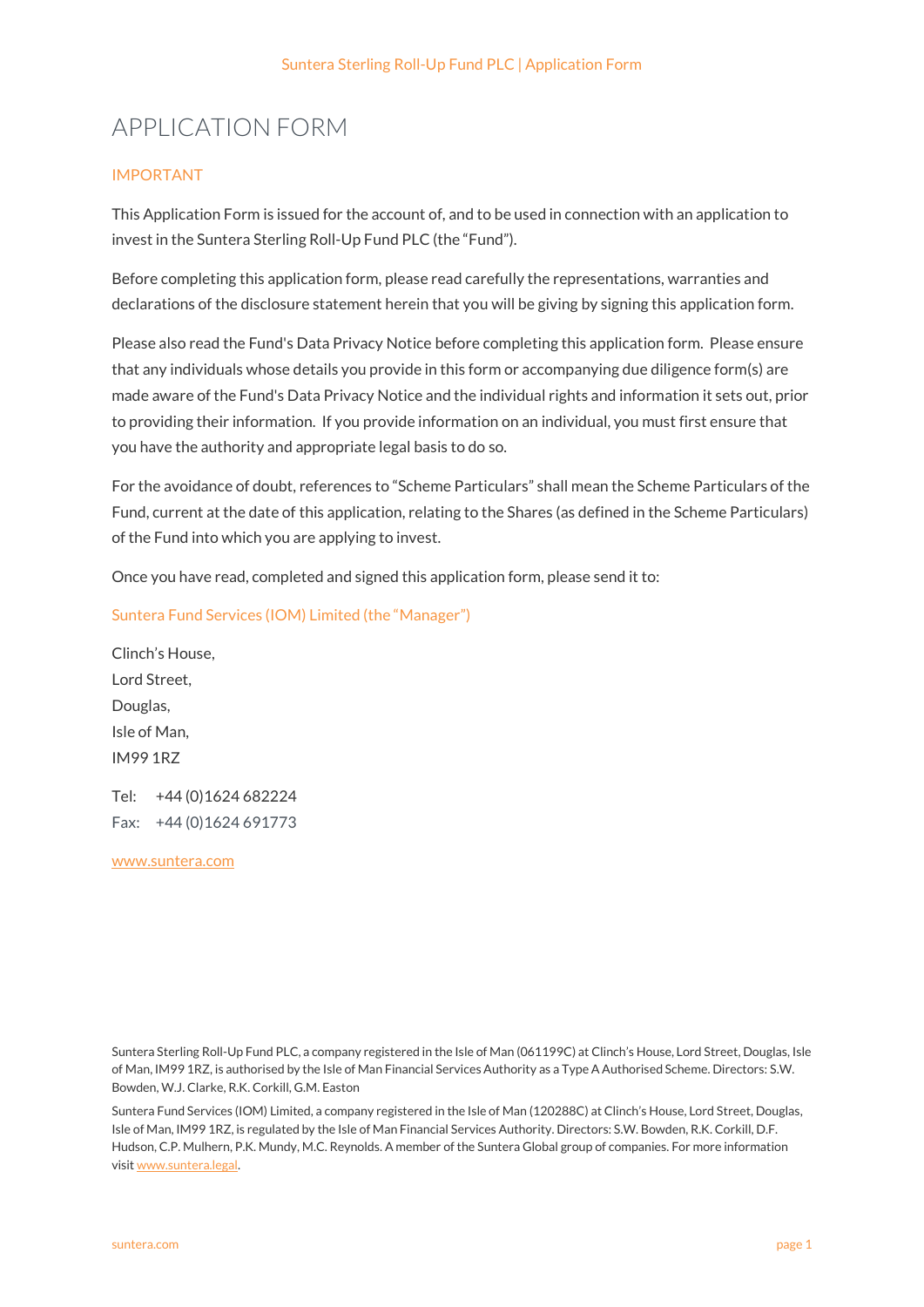# 1. APPLICANT'S DETAILS

## INDIVIDUAL APPLICANT(S)

| <b>First Applicant</b>          | Second Applicant (if applicable) |
|---------------------------------|----------------------------------|
| Title                           | Title                            |
| Surname                         | Surname                          |
| Forename(s)                     | Forename(s)                      |
| Address for<br>registration     |                                  |
|                                 |                                  |
| Third Applicant (if applicable) | Fourth Applicant (if applicable) |
| Title                           | Title                            |
| Surname                         | Surname                          |
| Forename(s)                     | Forename(s)                      |

### TRUST OR COMPANY APPLICANT(S)

| Trust name                  |  |  |
|-----------------------------|--|--|
| Company name                |  |  |
| Address for<br>registration |  |  |

#### Please note:

All Applicants are required to also complete a Due Diligence Form and 'Self Certification' Form which are available on the Manager's website www.suntera.com or available by contacting Client Services on +44 (0)1624 682224.

## 2. INVESTMENT DETAILS

Please indicate the amount to be invested. GBP

Minimum investment £500 (five hundred pounds or currency equivalent). Your subscription money for this investment should be remitted net of charges by electronic transfer to the bank account details below.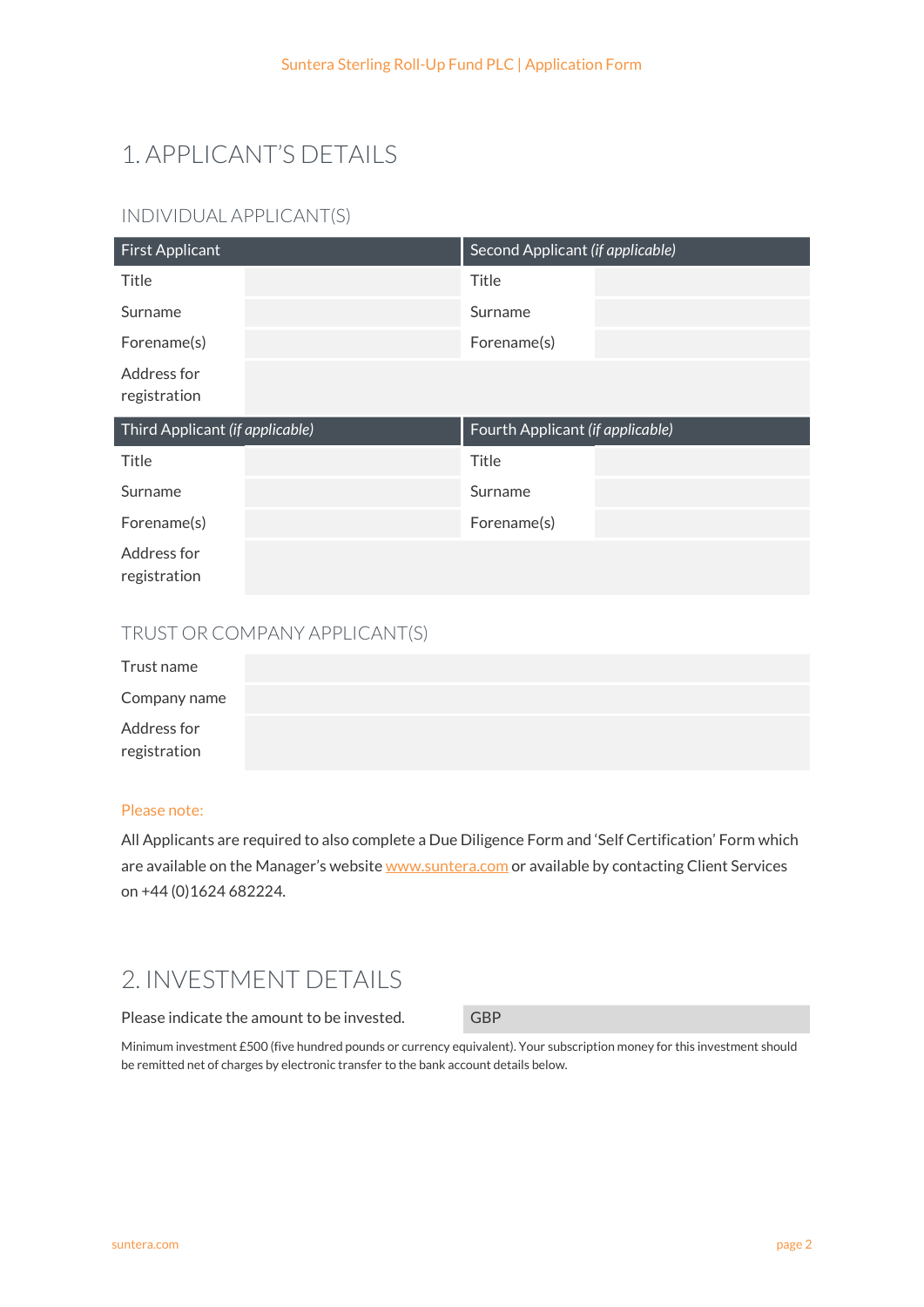#### BANKING INSTRUCTIONS FOR SUNTERA STERLING ROLL-UP FUND PLC

| Bank name:      | The Royal Bank of Scotland International Limited                              |
|-----------------|-------------------------------------------------------------------------------|
|                 | Full bank address: PO Box 151, 2 Athol Street, Douglas, Isle of Man, IM99 1NJ |
| SWIFT:          | <b>RBOSIMDX</b>                                                               |
| IBAN:           | GB30RBOS16588058696967                                                        |
| Sort code:      | 16 58 80                                                                      |
| Account number: | 5880-58696967                                                                 |
| Account name:   | SUNFS - CL SUB/RED A/C re - SRUF PLC                                          |
| Reference       | (Please quote name of remitting party)                                        |

Payment should be made net of charges by electronic funds transfer. Where payments in respect of purchase or redemption of Shares are tendered or requested in a freely transferable currency other than the base currency of the Fund, the necessary foreign exchange transaction will be arranged by the Manager for the account of, and at the expense of, the applicant at the time the application is received and accepted. The Manager will take no responsibility for the rate of exchange obtained. Funds received which are awaiting investment will not receive interest.

# 3. SOURCE OF FUNDS AND WEALTH

Source of funds means the origin of the particular funds that an applicant wishes to invest, including the activity that generated the funds and the means through which the funds will be transferred (i.e. from a bank account). Source of wealth is distinct from source of funds and means the origin of an applicant's entire body of wealth and includes the total assets of the applicant. Detailed source of wealth will be required for any applicant identified as non-standard risk.

### DETAILS OF HOW THE FUNDS WILL BE TRANSFERRED

The sort code and account number, SWIFT/BIC Code or IBAN can be obtained from your Bank or Building Society branch. Redemption proceeds will be paid by electronic transfer at the expense of the redeeming Shareholder to the remitting bank detailed above unless otherwise instructed in writing to the Manager. Please note that it is not the Manager's policy to make third party payments and therefore the account name specified should be in the same name as above.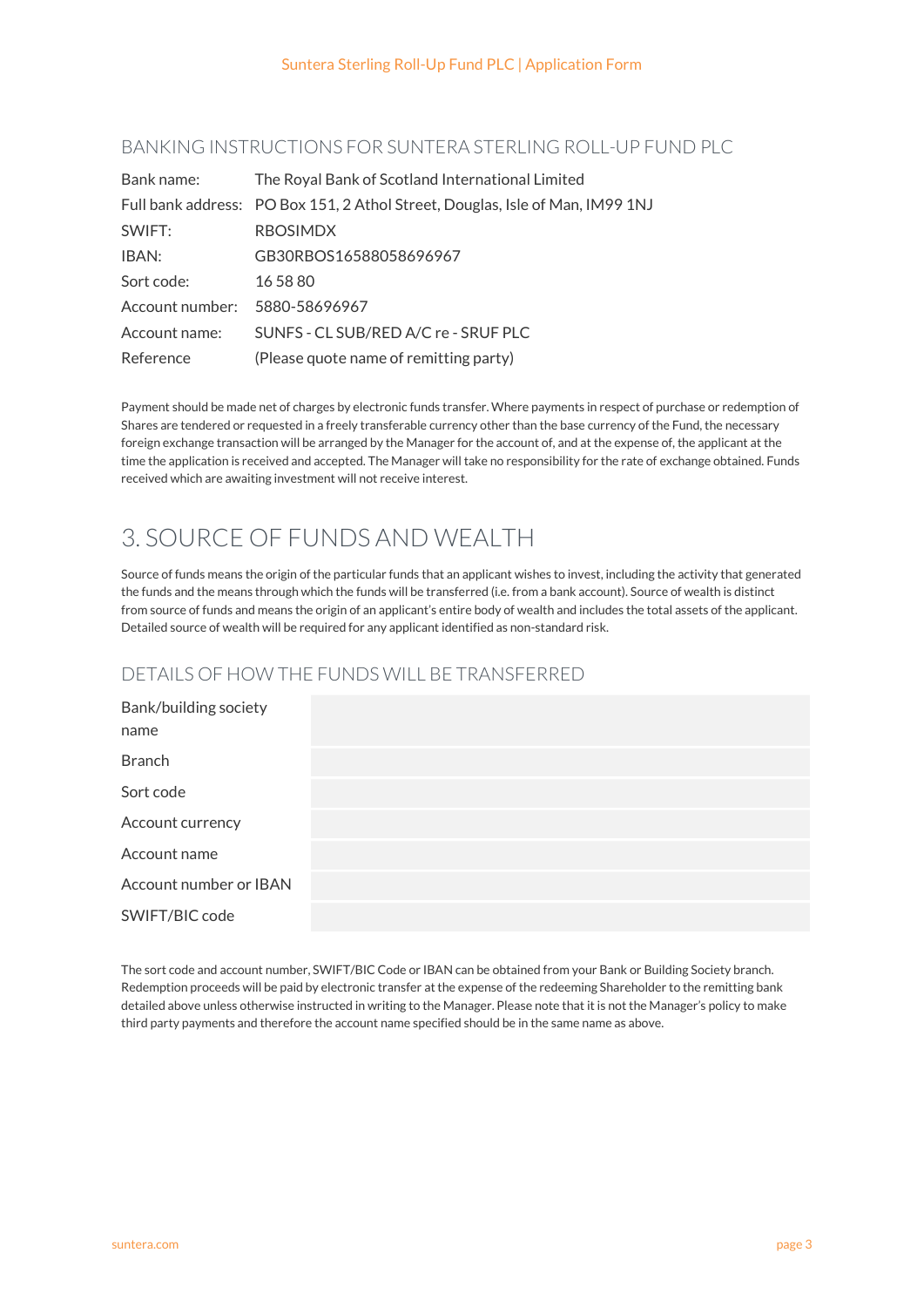### THE ACTIVITY THAT GENERATED THE FUNDS BEING INVESTED

Please provide full details. Vague or generic terms such as "consultancy," "sale of property, "inheritance" or "investment" must be expanded upon and details of the exact activity that generated the funds must be clear. Failure to provide sufficient information could delay your investment.

In certain circumstances, it is necessary to perform additional or Enhanced Due Diligence on our applicants for business identified as being non-standard risk. This may include, but not be limited to, documents to support the source of wealth (the origin of an applicant's entire body of wealth and total assets).

I/We confirm that the activity that generated the funds being invested derive from:

| <b>Description</b>  | Amount/value | Description         | Amount/value |
|---------------------|--------------|---------------------|--------------|
| Business profits    |              | House/property sale |              |
| Life savings        |              | Pensions settlement |              |
| Salary/bonus        |              | Inheritance         |              |
| Business share/sale |              | Other               |              |

Please provide further details of where the funds being invested were derived from and how they were accrued e.g. if your wealth is derived from a House/Property Sale – address of property and date of sale.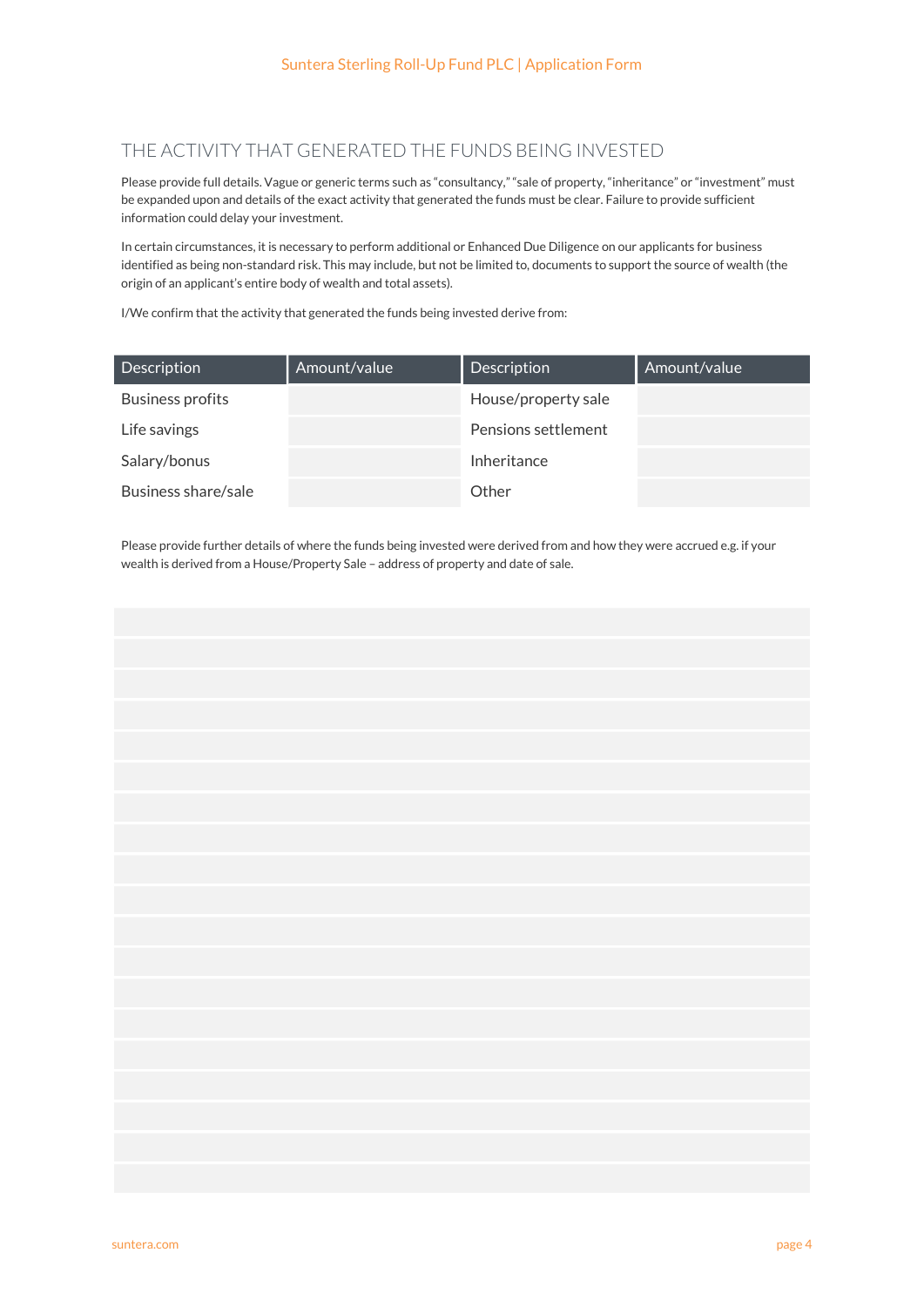# 4. DISCLOSURE STATEMENT

### TO: THE MANAGER, THE FUND AND ITS DIRECTORS ("DIRECTORS'')

I/We (the "Applicant") hereby irrevocably and unconditionally apply to invest the sum stated in section 2 of this Application Form in Shares of the Fund pursuant to the Fund's Memorandum and Articles of Association and to the Scheme Particulars. Capitalised terms in this Application Form shall, unless they are defined below, bear the meanings given to them in the Scheme Particulars.

The Applicant represents, warrants and declares that:

- the Applicant has the authority to make the investment pursuant to this Application Form whether this investment is its own or is made on behalf of another person or institution;
- the Applicant is not a US Person (as defined in the Scheme Particulars) or a person who is otherwise prevented by applicable laws from applying for Shares ("Ineligible Person") and did not purchase, and was not solicited to purchase, Shares within the United States, and none of the funds used by the Applicant to effect the purchase of Shares have been obtained from a US Person and the Applicant is acquiring the Shares for the Applicant's own account, for investment purposes and not with a view to resell, distribute or transfer the same or any part thereof, and no other person has any interest in such Shares or in the Applicant's rights hereunder (in the case of any Shares purchased on account of another person, such person shall be identified in writing to the Fund and the Applicant shall be required to provide any additional information about such other person requested by the Fund);
- the Applicant will notify the Manager immediately if the Applicant becomes a US Person or Ineligible Person or if the Applicant becomes aware that the person for whom the Applicant holds Shares has become a US Person or an Ineligible Person;
- the Applicant, if a natural person, is over 18 years old;
- the Applicant (applicable where there are joint Applicants) directs that on the death of one of them, the Shares for which it hereby applied to be held in the name of and to the order of the survivor(s) of it or the executors and/or administrator of such survivor;
- the Applicant has the legal capacity and authority to sign this Application Form and to subscribe for Shares and all consents required to be obtained and all legal requirements necessary to be complied with or observed in order for this Application Form or the issuance of the Shares to be lawful and valid under the laws of any jurisdiction to which the Applicant is subject have been obtained, complied with or observed;
- in deciding to purchase Shares the Applicant has relied solely on information contained in the Scheme Particulars. The Applicant further acknowledges that he has sufficient knowledge, expertise and experience in financial, investment and business matters to be capable of evaluating the merits and risks associated with an investment in the Shares;
- the Applicant acknowledges that the investment in the Fund may be subject to a Preliminary Charge as described in the Scheme Particulars;
- the Applicant acknowledges and confirms that no representations, warranties or covenants have been made to the Applicant by the Fund or any representative or agent of the Fund other than those contained in the Scheme Particulars;
- the Applicant acknowledges that the Shares are an investment involving risk, that they are aware of the risks inherent in investing in assets in which the Fund will invest and the method by which these assets may be held and/or traded and that the Applicant can bear the loss of the entire investment in the Shares. The Applicant acknowledges that the investment in the Fund cannot be withdrawn except by way of a redemption of Shares in accordance with the terms outlined in the Scheme Particulars and that the Applicant has no right to require the repayment of the investment prior to the termination of the Fund other than by redemption of Shares. Furthermore, the Applicant also accepts that there is no guarantee that the Applicant will be able to recoup the full value of the initial investment either upon redemption, the termination of the Fund or sale of Shares to a third party;
- the Applicant acknowledges that neither the Fund, the Directors nor the Manager shall have any liability and shall be held harmless in respect of any claim made as a result of a failure to process a subscription or redemption for Shares at the time that the Applicant had intended to receive the issue of Shares or the redemption proceeds in circumstances where all necessary documentation relating to verification of identity has not been provided by the Applicant and the Applicant undertakes to provide all such necessary documentation as requested by the Manager;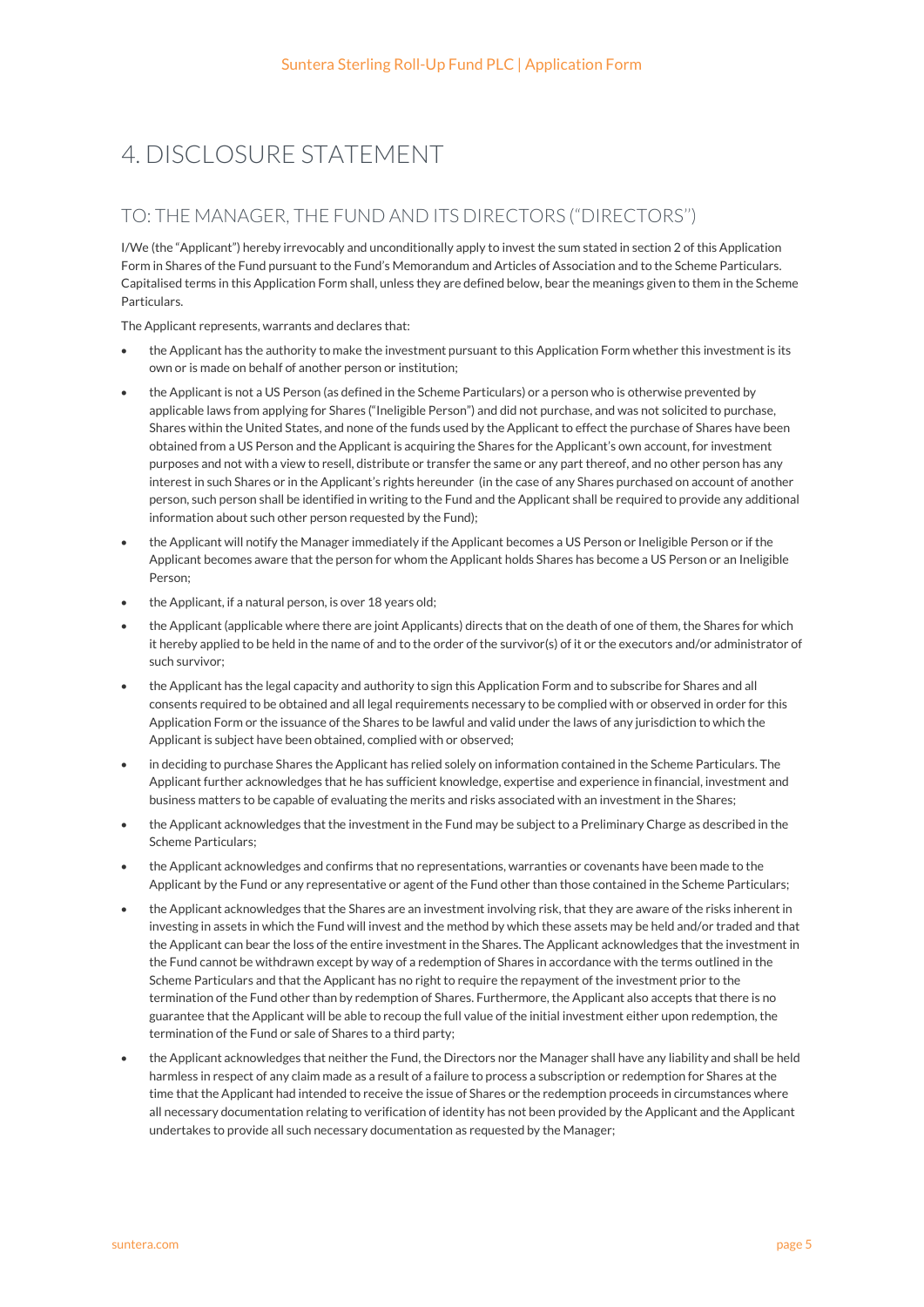the Applicant acknowledges that the Directors reserve the right to reject in their absolute discretion this subscription and any other subscription by the Applicant for Shares without giving reasons, notwithstanding prior receipt by the Applicant of notice of acceptance of any such subscription;

#### IN RELATION TO ANTI-MONEY LAUNDERING ISSUES:

- the Applicant will provide all information and documentation deemed necessary by the Manager to enable them to comply with their anti-money laundering procedures and practices and their responsibilities with regard to anti-money laundering under the laws and regulations of any relevant jurisdiction;
- the Applicant acknowledges that due diligence for anti-money laundering requirements operating in the Isle of Man may require further identification of the Applicant before the application or any subsequent transaction can be processed and the Applicant agrees to provide the Manager with such identification and hold the Manager and/or the Directors of the Fund harmless and indemnify them against any loss arising as a result of a failure or delay in processing this application, if information has not been provided by the Applicant;
- neither the Applicant nor any person controlling, controlled by, or under common control with the Applicant, nor any person having a beneficial interest in the Applicant is an individual, organization or entity listed on the List of Specially Designated Nationals and Blocked Persons (the "OFAC Control List") maintained by the US Office of Foreign Assets Control ("OFAC") and that the Applicant is not investing in the Fund on behalf of or for the benefit of any individual, organization or entity listed on the OFAC List and the Applicant will promptly notify the Fund of any change in this representation;
- the Applicant is purchasing the Shares with funds that are from legitimate sources, such funds do not constitute the proceeds of criminal conduct, the Shares are not being purchased and will not be held in violation of any applicable laws and the proceeds from the investment in the Shares will not be used to finance any illegal activity;
- the Applicant's subscription monies do not originate from, nor will they be routed through, an account maintained at a foreign shell bank as defined under the USA PATRIOT Act or a bank organized or chartered under the laws of a jurisdiction deemed to be a non-cooperative country or territory;
- the Applicant acknowledges that the Fund is entitled to act upon electronic instructions from or purported to be from the Applicant and that all such instructions, where accepted by the Fund, will be final and binding upon the Applicant. The Applicant undertakes to indemnify the Fund, its directors, officers, employees and agents from and against any loss, liability, damage, cost, expense (including legal fees and expenses) incurred arising from any act or failure to act of the Fund with regard to electronic instructions provided by the Applicant;
- the Applicant authorises the Fund and/or the Manager to disclose any information held by the Fund in relation to the Applicant or their holding to the Investment Manager and/or Fiduciary Custodian; and
- the Applicant acknowledges that a breach by the Applicant of any of the representations, warranties and declarations contained in this Disclosure Statement could give rise to significant liability and costs for the Fund. Accordingly, the Applicant undertakes to indemnify the Fund, its directors, officers, employees and agents from and against any loss, liability, damage, cost, expense (including legal fees and expenses) incurred arising from any such breach. The Applicant further acknowledges that the representations, warranties and declarations contained in this Disclosure Statement and the indemnifications contained herein shall survive the execution of this Application Form and the purchase of any Shares.

This Application Form will be governed by and construed in accordance with the laws of the Isle of Man and the Applicant hereby submits to the exclusive jurisdiction of the Courts of the Isle of Man.

## ALL APPLICANTS MUST READ AND SIGN BELOW

1. The Applicant hereby confirms that the Fund, the Directors and the Manager are each authorised and instructed to accept and execute instructions in respect of the Shares to which this application relates given by the Applicant in electronic format. If instructions are given by the Applicant in electronic format, the Applicant undertakes to confirm them in writing, the signatories signing such confirmation to be the same as those provided in the application. The Applicant hereby indemnifies the Fund, the Directors and the Manager and agrees to keep each of them indemnified to the extent of the value of any subscription instructed in electronic format, against any loss of any nature whatsoever arising to each of them as a result of any of them acting on electronic instructions. The Fund, the Directors and the Manager may rely conclusively upon and shall incur no liability in respect of any action taken upon any notice, consent,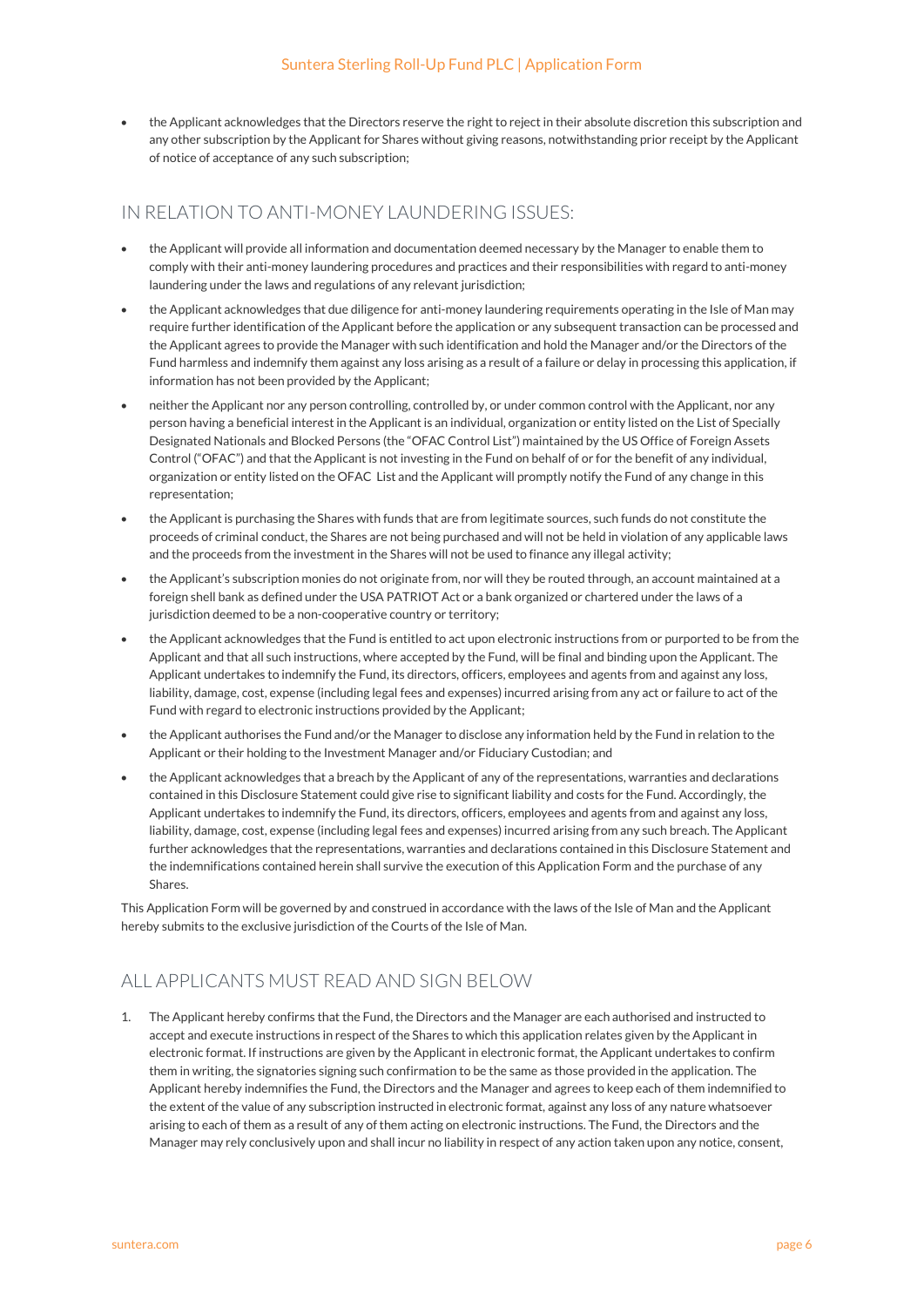#### Suntera Sterling Roll-Up Fund PLC | Application Form

request, instructions or other instrument believed, in good faith, to be genuine or to be signed by properly authorised persons.

- 2. The Applicant acknowledges that this application form together with the Scheme Particulars and the Due Diligence Form and 'Self Certification' Form(s) (one for each Applicant) duly completed and returned to the Manager shall comprise the contract between us.
- 3. The Applicant declares that the Shares are not being acquired directly or indirectly in violation of any applicable law.
- 4. The Applicants warrant that the Applicant is not acquiring any Shares for immediate re-sale.
- 5. The Applicant agrees to notify the Fund immediately if the Applicant becomes aware that any of the confirmations are no longer accurate and complete in all respects and agrees immediately either to sell or to tender to the Fund for redemption a sufficient number of Shares to allow the confirmation to be made.
- 6. The Applicant confirms that it has read this disclosure statement and has no reason to make the Manager aware of any issues relating to any of the disclosures made.

| $\,$ Authority for joint instructions (tick one) $^{\dagger}$ |                 |             |  |
|---------------------------------------------------------------|-----------------|-------------|--|
| Any one to sign                                               | Any two to sign | All to sign |  |

### SIGNATURES OF ALL APPLICANTS OR AUTHORISED SIGNATORIES

| First applicant / signatory | Second applicant / signatory (if applicable) |
|-----------------------------|----------------------------------------------|
| Name                        | Name                                         |
| Date                        | Date                                         |
| Signature                   | Signature                                    |

| Third applicant / signatory (if applicable) |  | Fourth applicant / signatory (if applicable) |  |
|---------------------------------------------|--|----------------------------------------------|--|
| Name                                        |  | Name                                         |  |
| Date                                        |  | Date                                         |  |
| Signature                                   |  | Signature                                    |  |
|                                             |  |                                              |  |

### APPLICATION PROCEDURE

- Applications should be sent to the Manager at Clinch's House, Lord Street, Douglas, Isle of Man, IM99 1RZ.
- Applications must be received by the Manager no later than 12:00 noon (London time) on the relevant Dealing Day.
- All applications, whenever made, should be accompanied by:
	- o A copy of the confirmation of BACS, Fastpay or telegraphic transfer form, or a banker's draft or cheque made payable to Suntera Fund Services (IOM) Limited Cl Sub/Red A/c re SRUF providing for cleared payment before the relevant Dealing Day to the bank account set out in this Application Form. For cheques we would recommend allowing at least 5 working days for clearance.
	- o Duly completed 'Due Diligence' and 'Self Certification' Forms as provided by the Manager.
- A Dealing Day will be as defined in the Scheme Particulars.
- The number of Shares issued in respect of any application will be determined with reference to the prevailing Dealing Price as at the relevant Dealing Day.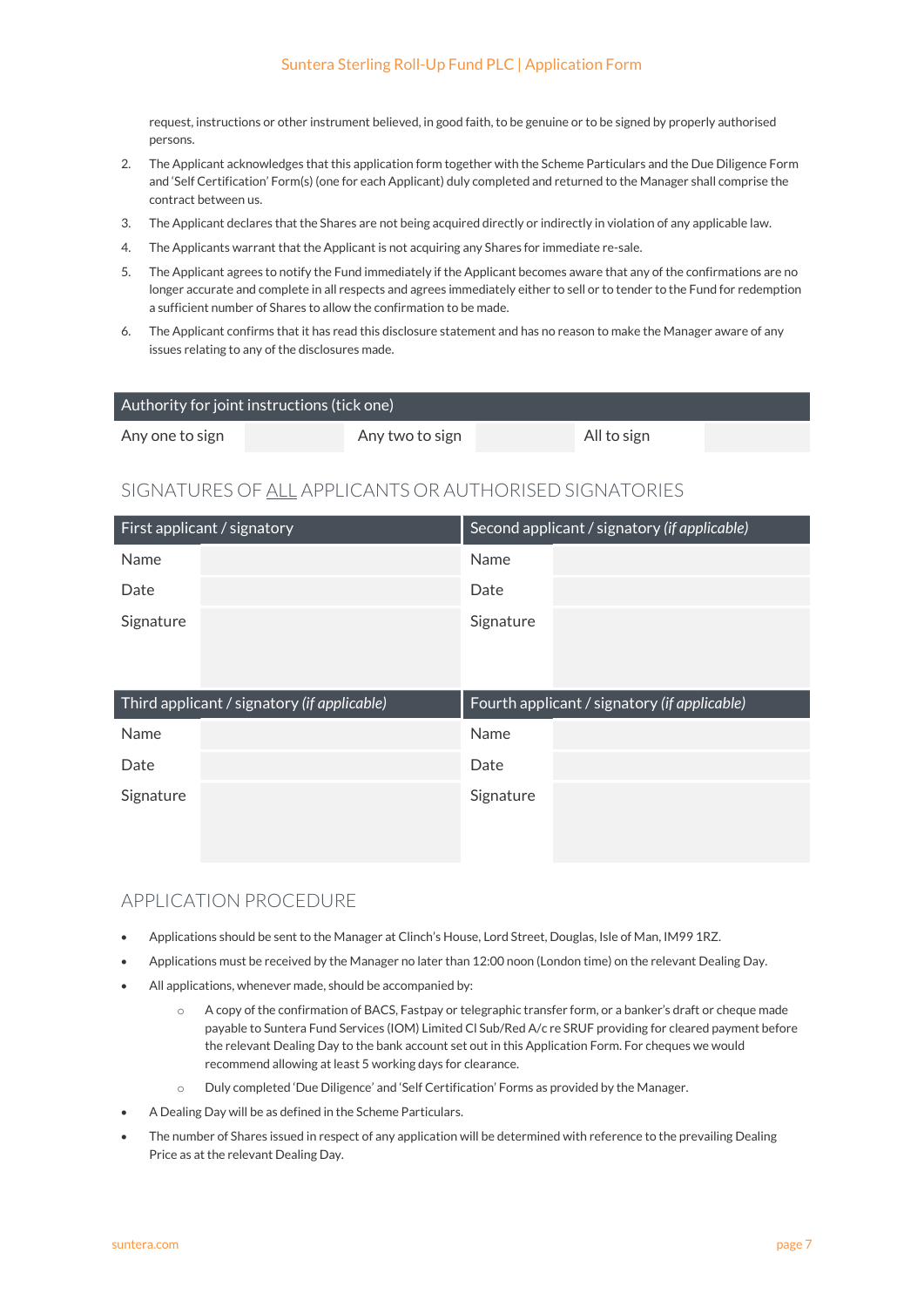#### Suntera Sterling Roll-Up Fund PLC | Application Form

- The Directors reserve the right to accept in part only or to reject or scale down applications for Shares, and to make any acceptance in whole or in part subject to the prior provision of information sufficient to satisfy the Directors that the receipt of such application and/or any subsequent issue of Shares is not made in consequence of or will not constitute a breach of Isle of Man Law or any applicable legislation in the country of origin of the applicant.
- If any application is not accepted in full, application monies will be returned in part or in full (as the case may require) to the Applicant by mail at the Applicant's risk, or by telegraphic transfer to the remitting account at the Applicant's expense.
- All cheques and other documents sent or returned to applicants will be sent by mail at the risk of the person(s) entitled thereto.
- Where payment in respect of a subscription for Shares is tendered or requested in a freely transferable currency, the necessary foreign exchange transaction will be arranged for the account of, and at the expense of, the applicant at the time the application is received and accepted.
- Shares will only be issued on receipt of cleared funds.

## 5. PRELIMINARY CHARGE AUTHORISATION

#### ADVISER REMUNERATION AGREEMENT

The Articles and Scheme Particulars of the Fund allow for an Initial Charge by the Manager of up to 8.5% of the amount subscribed. The current charge is 5% of the amount subscribed. The Initial Charge applicable will be specified in the contract note issued to you. The Applicant hereby irrevocably and unconditionally authorises that the Manager (acting as the agent to the Applicant) may pay an agreed proportion of the Initial Charge to the Regulated Financial Adviser (detailed below) who has advised me/us in respect of the suitability of this investment.

The Fund reserves the right to reject any Subscription in its absolute discretion. No Initial Charge, nor any payment to your Regulated Financial Adviser, will be payable in respect of any Subscription which is rejected by the Directors.

| First applicant / signatory | Second applicant / signatory (if applicable) |  |
|-----------------------------|----------------------------------------------|--|
| Name                        | Name                                         |  |
| Date                        | Date                                         |  |
| Signature                   | Signature                                    |  |

| Third applicant / signatory (if applicable) |  | Fourth applicant / signatory (if applicable) |  |
|---------------------------------------------|--|----------------------------------------------|--|
| Name                                        |  | Name                                         |  |
| Date                                        |  | Date                                         |  |
| Signature                                   |  | Signature                                    |  |